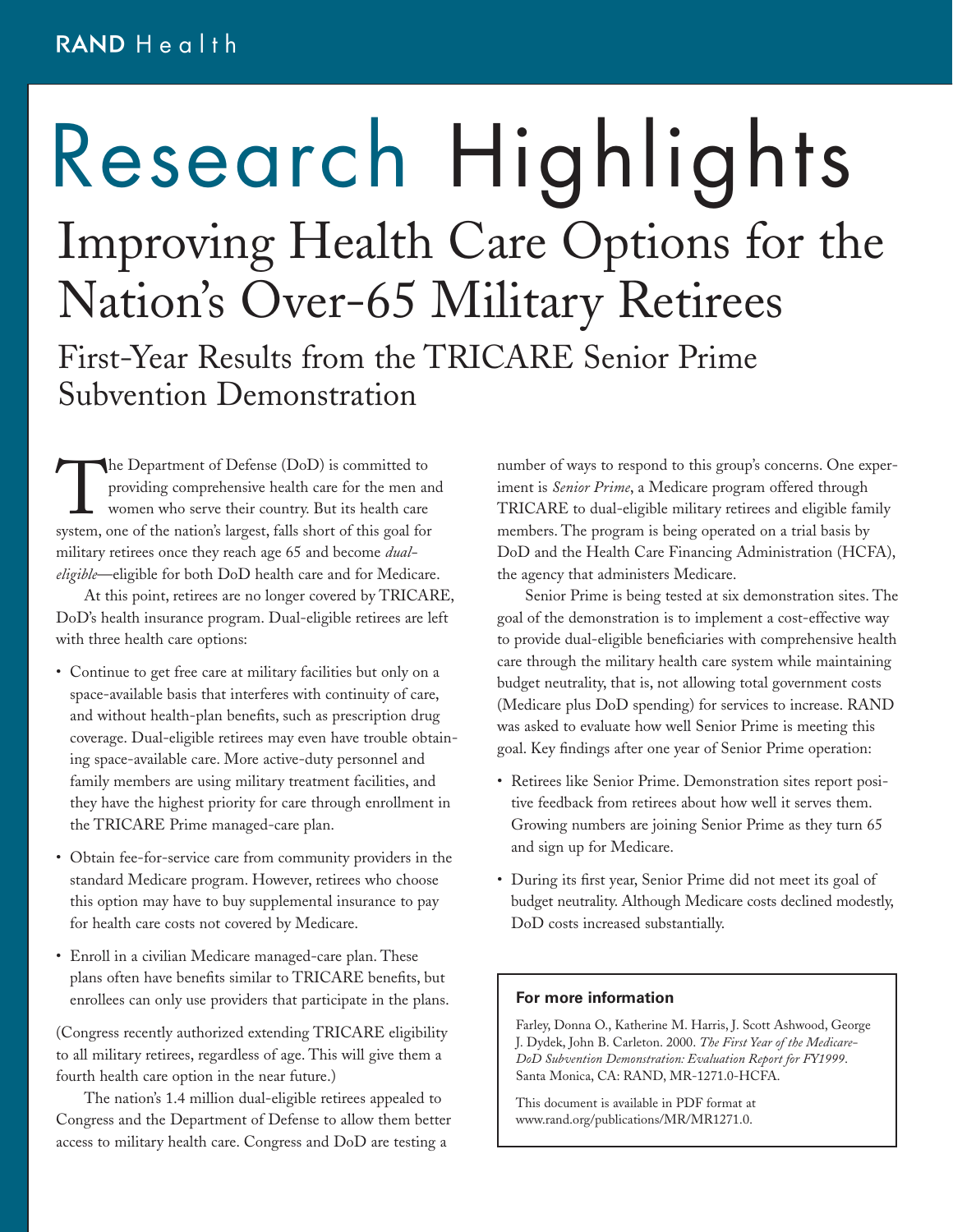## $RANDHealth$

### **The TRICARE Senior Prime Subvention Demonstration**

By statute, Medicare cannot reimburse DoD for care provided to Medicare beneficiaries through the military health care system. However, the Balanced Budget Act of 1997 suspended this ban by authorizing the TRICARE Senior Prime Subvention Demonstration. *Subvention* refers to the fact that in the demonstration, Medicare will make payments to DoD.

DoD set up Senior Prime plans within TRICARE at six demonstration sites throughout the country (see Figure 1). The first site, at the Madigan Army Medical Center in Tacoma, Washington, began operation in September 1998, and all sites were operational by January 1999.

Originally, the demonstration was scheduled to run through 2000, but the federal government has extended it to the end of 2001.

In developing Senior Prime, both DoD and HCFA shared the goal of beneficiary service, but their differing financial goals had to be balanced during payment negotiations (Table 1).

| <b>Table 1. Both DoD and HCFA Had Specific</b> |
|------------------------------------------------|
| <b>Program Goals for Senior Prime</b>          |

| <b>DoD</b> Goals                                                                                     | <b>HCFA Goals</b>                                                |
|------------------------------------------------------------------------------------------------------|------------------------------------------------------------------|
| Help fulfill its obligation to<br>provide dual-eligible benefi-<br>ciaries with health care for life | Protect the solvency of the<br>Medicare trust funds              |
| Maintain budget neutrality in<br>the military health care system                                     | Give Medicare beneficiaries<br>choices and protections           |
| Strengthen its ability to pro-<br>vide cost-effective managed<br>care                                | <b>Ensure that the Senior Prime</b><br>plans perform effectively |



Senior Prime is being tested at six demonstration sites, each a service reg health insurance program. Health care is provided by a total of 10 militar

#### **How Does TRICARE Senior Prime Work?**

TRICARE Senior Prime is a program of health plans set up as *Medicare*+*Choice* plans. Medicare+Choice is the name of Medicare's new managed-care program. Under these plans, DoD assumes the financial risk for providing care to its Medicareeligible retirees. In return, Medicare reimburses DoD a set amount per person, called a *capitation payment*. But Medicare does not make these payments unless the demonstration sites have spent at least the same amount on health care for all dualeligible beneficiaries—both Senior Prime enrollees and those who did not enroll—as they spent on dual-eligible beneficiaries in the past. This amount is the sites' *historical level of effort*.

Senior Prime is a voluntary program with a total planned enrollment of around 28,000. To take part, retirees agree to get all of their covered services through Senior Prime at the military treatment facility in the demonstration site where they reside. Other requirements, such as enrollment in Medicare Part B, also apply.

Retirees enrolled in TRICARE Senior Prime get care on the same high-priority basis given active-duty personnel and others through TRICARE Prime. If needed, they can go to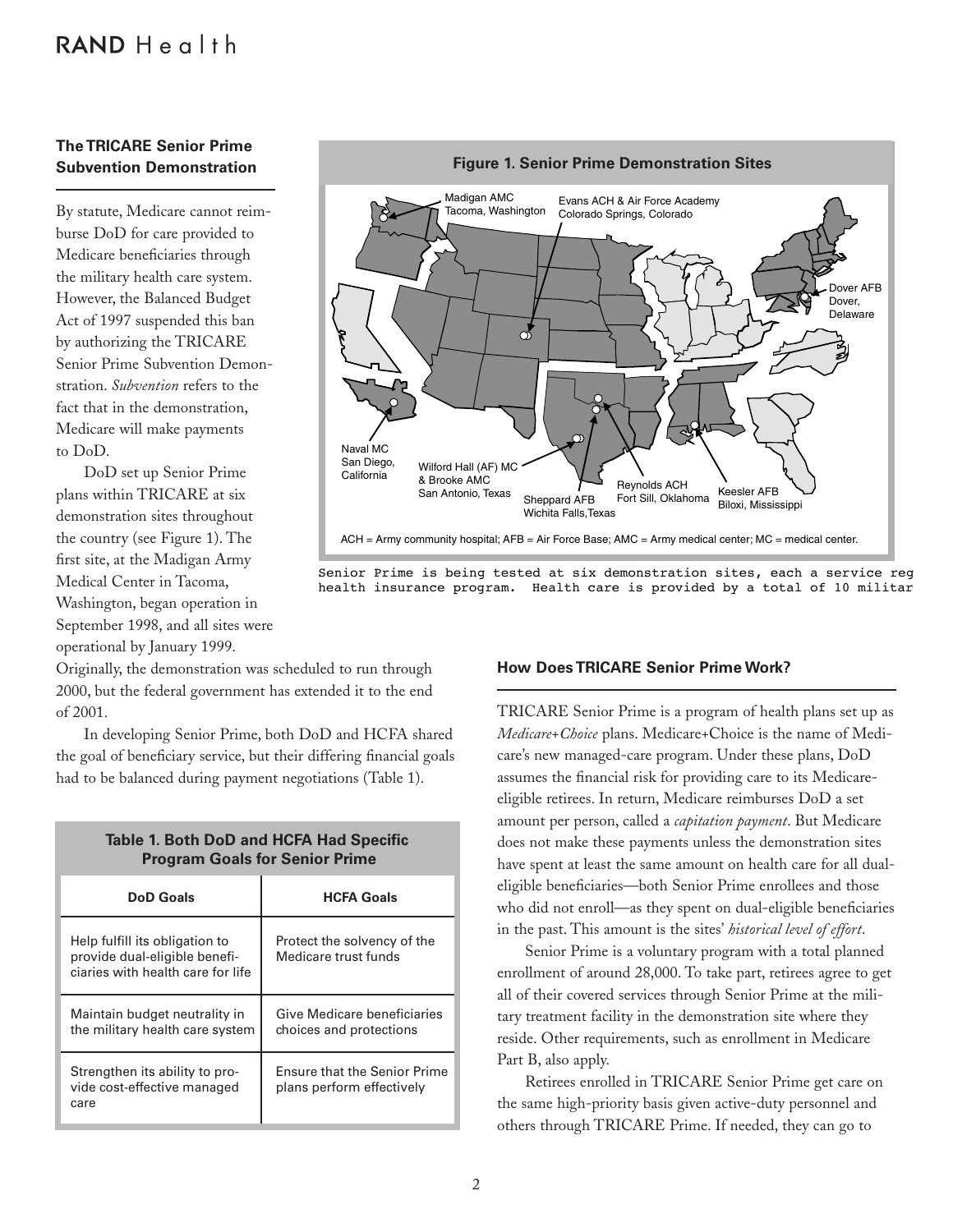## $RANDHealth$

civilian providers in the Senior Prime network. Retirees also get benefits, such as prescription drug coverage, normally provided by TRICARE but not by Medicare.

#### **First-Year Results**

Results from the first year of the Senior Prime demonstration were mixed. "Senior Prime has been successful operationally but not financially," said RAND health policy analyst Donna Farley, who led the evaluation team.

#### **Retirees Like Senior Prime**

The program is so popular that more military retirees than expected are joining the demonstration as they turn 65. *Consumer Reports* ( June 2000) rated TRICARE Senior Prime a "top value" in two of the six demonstration sites.

#### **Budget Neutrality Remains Elusive**

It was not reached during the first year of TRICARE Senior Prime operation. Figure 2 shows how costs shifted from Medicare to DoD.

- *Medicare's savings were modest*. Compared with before the demonstration, Medicare spent 3 percent less in payments to the demonstration sites under Senior Prime. Most of the cost savings came from retirees who left civilian Medicare+Choice plans for Senior Prime: Medicare pays a lower capitation rate for Senior Prime plans than for civilian counterparts. But at the control sites selected by RAND for the evaluation, Medicare paid nearly 6 percent more than it did the previous year because of fee increases and greater use of Medicare services by dual-eligible beneficiaries.
- *DoD's costs jumped nearly 30 percent at the demonstration sites* compared with what the military spent on over-65 retirees before the start of Senior Prime. Costs increased at the sites because Senior Prime enrollees sharply increased their use of the health-care facilities, and they received more services. In addition, DoD paid civilian network providers when Senior Prime enrollees had to use them—for example, when military health-care givers were deployed or rotated to meet the military's readiness mission. Payments to civilian network providers accounted for about 10 percent of DoD's total spending during the first year of Senior Prime. In contrast, at the control sites DoD spent 6 percent less on over-65 retirees than it spent before Senior Prime, possibly because continued

growth in TRICARE Prime enrollment by active-duty personnel reduced space-available access for dual-eligible retirees.

#### **Medicare Compliance Is Demanding**

DoD must follow Medicare's compliance rules to run TRICARE Senior Prime plans as Medicare+Choice plans. This had both positive and negative effects at the demonstration sites.

- Sites reported that having HCFA oversee their activities increased their accountability for performance, improved the quality of care given, and strengthened beneficiary protections. Sites also benefited by transferring skills they acquired from operating TRICARE Senior Prime—for example, proactive case management—to managing the TRICARE Prime plan for active-duty personnel.
- However, sites also reported that Medicare compliance created a heavy administrative burden on staff and that some requirements were excessive or not relevant to military health care.



#### **Figure 2. First-Year Cost Analysis**

The first year of Senior Prime operation missed the neutrality: Medicare's costs decreased slightly, but increased considerably.

#### **Expansion Worries Demonstration Sites**

If Senior Prime becomes a permanent program, enrollment will probably increase because retirees who were initially reluctant to sign up for the trial run will join. Demonstration sites are worried that they will not be able to serve many additional enrollees. They report that capacity at primary care clinics is limited, and administrative staff are already overburdened. To ease this situation, the sites suggested that DoD allow civilian network providers to be primary care managers for Senior Prime enrollees. This is not allowed under current DoD rules.